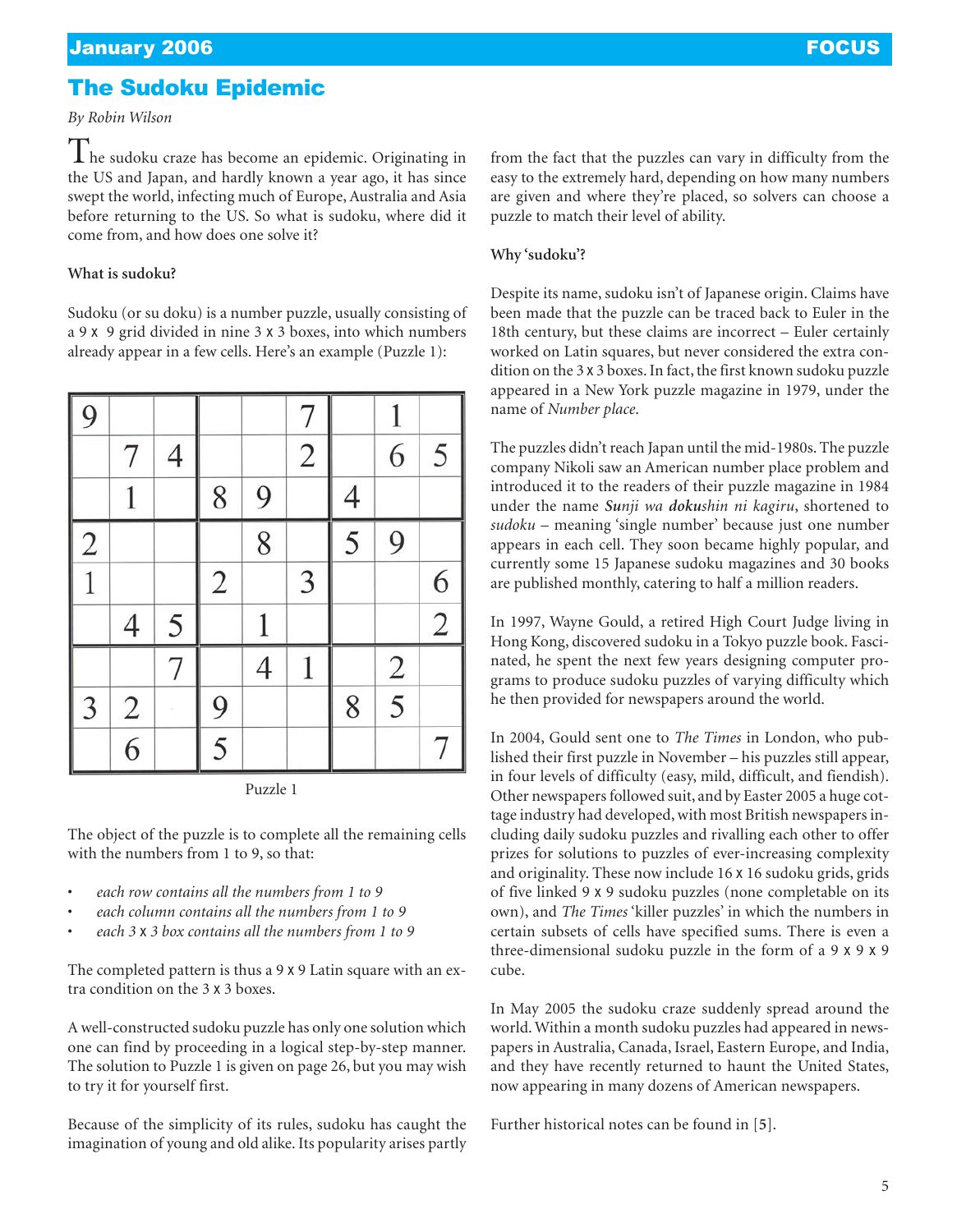## **Solving a sudoku puzzle**

Suppose that you are given the sudoku puzzle on the right to complete (Puzzle 2).

We'll call the rows *A*, *B*, . . . , *I*, the columns *a*, *b*, . . .,*i*, and the 3 **x** 3 boxes  $\textbf{0},\!\textbf{0},\ldots,\!\textbf{0},$  proceeding horizontally from top-left (box  $\bigcirc$ ) to bottom-right (box  $\bigcirc$ ). We denote cells by their row and column letters – for example, *Cf* is the cell in row *C* and column *f* (containing 9).

There are several techniques that you can use to solve sudoku puzzles, such as: *scanning rows and columns*, *filling in the gaps*, and *filling in single cells*; further details can be found in [**3**]:

### *Scanning rows and columns*

Look first at columns *d*, *e*, *f* of Puzzle 2. In these columns, each number from 1 to 9 must appear three times in total, once in each column and once in each 3 x 3 box; for example, the number 3 appears in cells  $Bf(\text{box} \, \bm{\odot})$  and column  $f$ ),  $Ee$  (box  $\bm{\odot}$  and column  $e$ ), and  $Gd$  (box  $\bigcirc$  and column  $d$ ). It follows that:

- the third appearance of 9 must be in cell *Id*
- the third appearance of 5 must be in cell *Ad*

In the same way, we notice that:

- in rows *G*, *H*, *I*, 5 must be in cell *Ii* (since 5 already appears in column *h*)
- in columns *g*, *h*, *i*, 6 must be in cell *Hi* (since we have just put 5 in cell *Ii*)
- $\cdot$  in box  $\bullet$ , 6 cannot be in rows *D* or *E*, so must be in row *F*, in cell *Fd*; similarly, 7 must be in cell *Ff*

More subtle is the following:

• in box  $\bullet$ , 8 is in column *g*; in box  $\bullet$ , 8 cannot be in column *g* or row *E*, so must be in column *i*, in cell *Di* or *Fi*; thus, in box  $\bullet$ , 8 must be in column *h*, in cell *Ah*

### *Filling in the gaps*

When rows, columns and boxes are almost complete, we can sometimes fill in the missing entries; for example:

- in column *d*, only 1 is now missing so put 1 in cell *Dd*
- in box  $\bigcirc$ , only 4 is now missing so put 4 in cell *Df*
- in column *f*, 1 and 2 are missing, but we cannot yet decide where to put them

*Filling in single cells*



Look at cell *Bi*. It cannot contain 1, 2, 3 or 4 (already in row *B*), 5, 6 or 7 (in column  $i$ ) or 8 (in box  $\bigcirc$ ), so must contain 9; we can then put 9 in cell *Aa*.

Similarly, cell *Ab* cannot contain 4, 5, 6 or 8 (already in row *A*), or 2, 7, 1, 9 (in column *b*), so must contain 3.

Note also that in column *b*, the only place that we can put 8 is in cell *Gb*; we can then put 8 in cell *He*.

### *Using small numbers*

We could continue like this, but another approach is to write in each square the possible numbers that can be inserted. For our puzzle the current position is:



Puzzle 2 (continued)